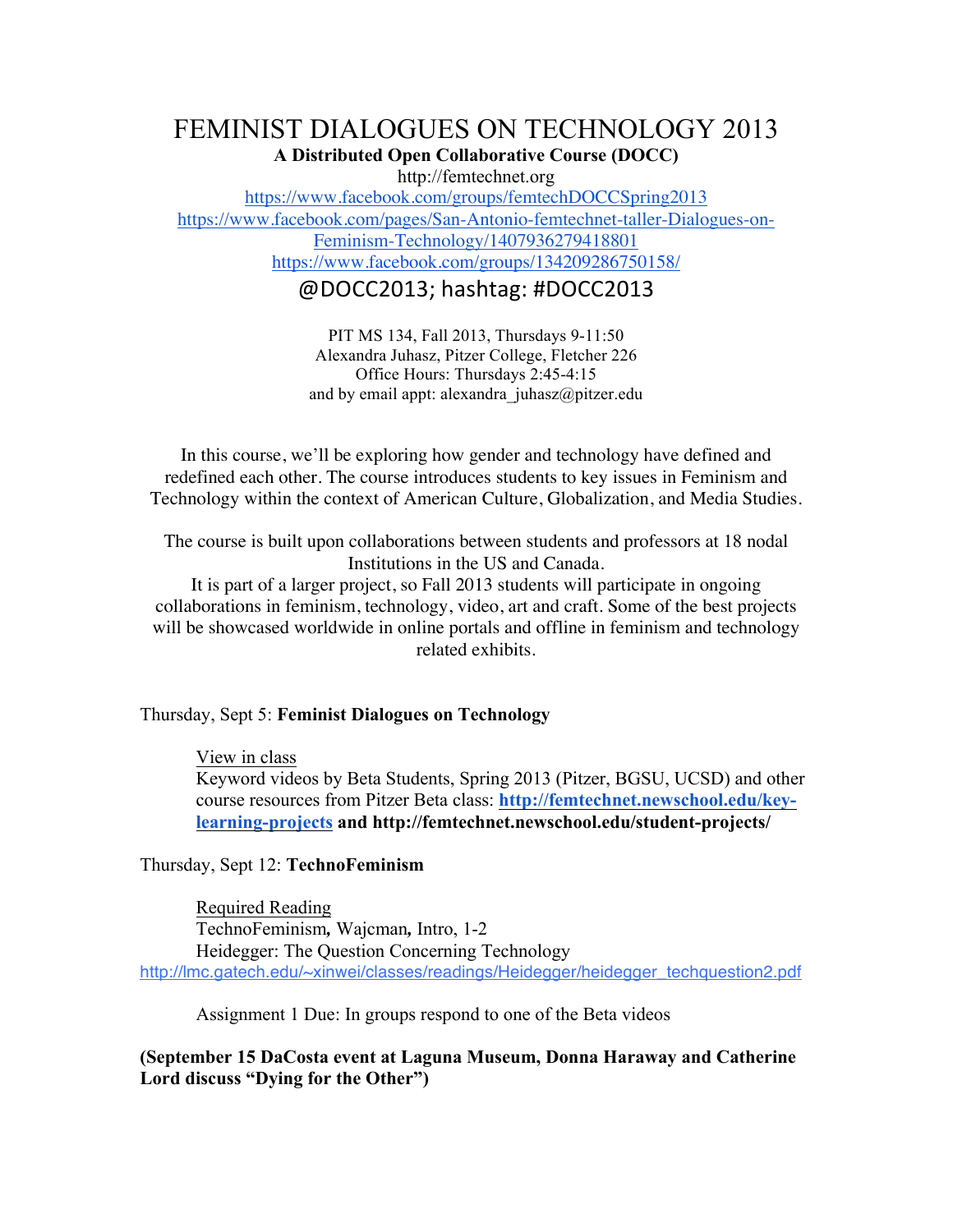#### Sept 19: **WikiFeminism: Jade Ulrich and Adrianne Wadewitz**

Watch Adrianne Wadewitz video; in-class Wiki session with Jade

Zotero: http://cyberhouse.arted.psu.edu/DOCC/projects/1\_CREATEknowledges.html http://www.zotero.org/support/getting\_stuff\_into\_your\_library

#### **Lisa Nakamura Sept 24, lecture**

In-class: create questions for Lisa Nakamura who will be speaking at 4:00 with Atherton dinner at 5:45

#### Sept 26: **LABOR: Judy Wacjman and Anne Balsamo**

Wacjman: **TechnoFeminism** Chapters 3-5 Balsamo: http://www.designingculture.org/release-0711/AcademicAbout.html

#### October 3: **SEXUALITIES: Faith Wilding and Julie Levin Russo**

Faith Wilding: "Becoming Autonomous," *Technics of Cyber-Feminisim*, Ed. Claudia Reiche and Andrea Sick; and "Where is Feminism in Cyberfeminism" *Feminist Art Theory.* Ed. Hillary Robinson. Blackwell: UK, 2001.

Julie Levin Russo: http://c.ymcdn.com/sites/www.cmstudies.org/resource/resmgr/in\_focus\_archive/in\_focus \_48.4.pdf

Oct 10: **RACE: Maria Fernandez and Lisa Nakamura,** Via Social Book by Students in Digital Pedagogies, Spring 2013, http://docc.usc.edu/ Genevieve Carpio, Priscilla Leiva, Vanessa Monterosa, Mary Traester, Jessica Lipman

Required Reading

**Maria Fernandez:** 2003. "Cyberfeminism, Racism, Embodiment." In *Domain Errors!* eds. Maria Fernandez, Faith Wilding, and Michelle M. Wright. Brooklyn, N.Y.: Autonomedia. http://refugia.net/domainerrors/DE1b\_cyber.pdf

**Lisa Nakamura:** "It's a Nigger in Here! Kill the Nigger!": User-Generated Media Campaigns Against Racism, Sexism, and Homophobia in Digital Games." *The International Encyclopedia of Media Studies*, edited by Angharad Valdivia (Blackwell: forthcoming).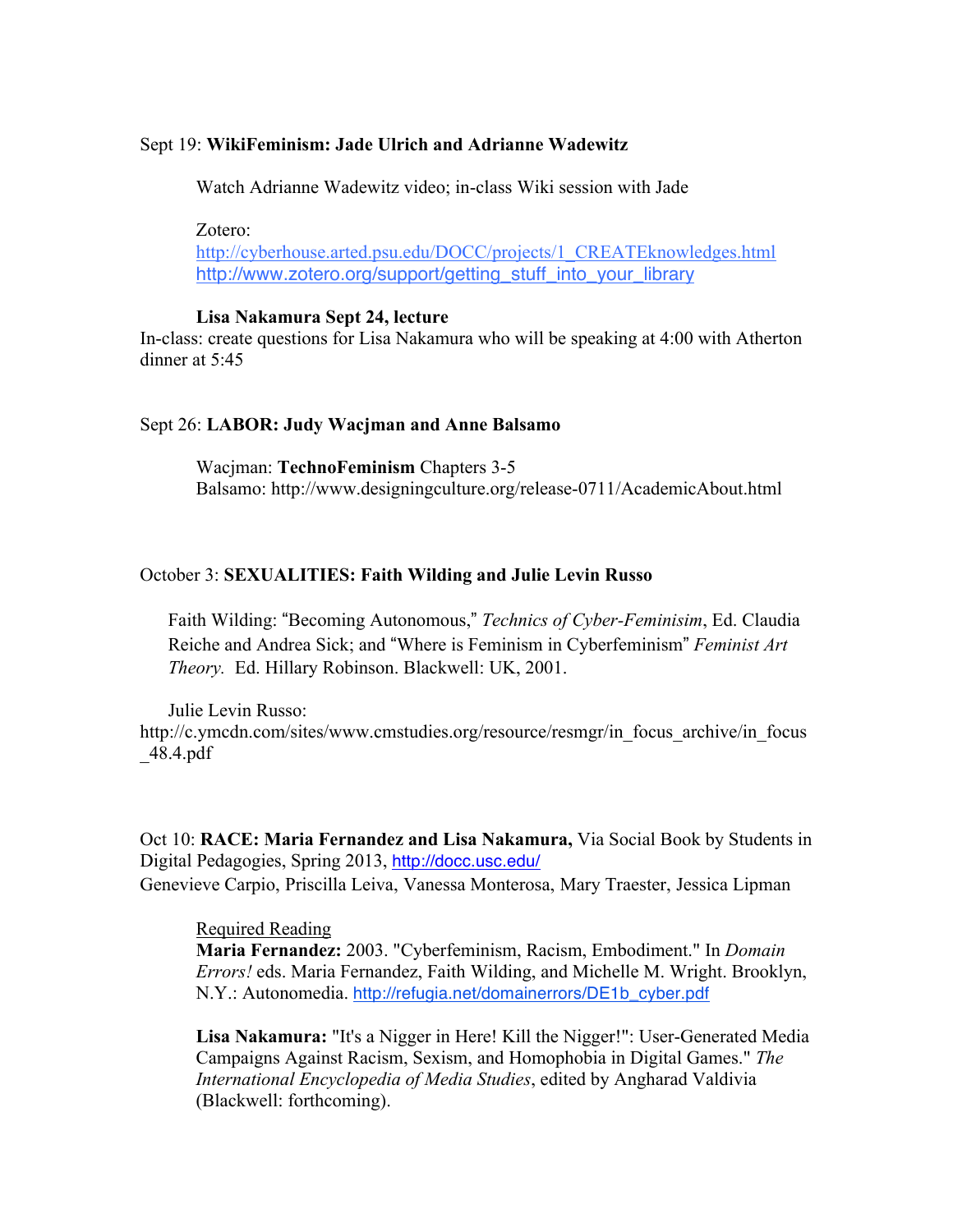#### Oct 17: **DIFFERENCE: Shu Lea Cheang and Kim Sawchuk**

**Shu Lea Cheang:** http://www.compostingthenet.net; http://babywork.biz; http://www.u-k-i.co/

Kim Sawchuk: "Sampling the Wireless Spectrum: the politics, poetics and practices of mobile media," eds. Barbara Crow, Michael Longford, Kim Sawchuk (Toronto: University of Toronto Press, 2010)

### OCT 24: **BODIES**: Alondra Nelson and Jessie Daniels

#### Required Reading

**Jessie Daniels**: Rethinking Cyberfeminism(s): Race, Gender, and Embodiment, *Women*'*s Studies Quarterly* 37: 1 & 2, Sproing/Summer 2009. http://muse.jhu.edu/journals/wsq/v037/37.1-2.daniels.html

**Alondra Nelson:** "Future Texts," Alondra Nelson, *Social Text,* 71: 20 (Summer 2002).

### Oct 31: **MACHINES**: Wendy Chun and Kelly Dobson **Wendy Chun:** Chapter 1, *Programmed Visions* (Cambridge, MA: The MIT Press, 2011).

**Kelly Dobson:** http://web.media.mit.edu/~monster/

2nd Video Due: Mid Term: make a keyword video in collaboration with a student at Cal State San Luis Obispo or Fullerton; you also need to interact with someone from this group in one (or more) of three ways: peer-review concept for video, peer-review draft of video; provide intelligent, productive commentary on completed video.

#### Nov 7: **SYSTEMS**

#### Required Reading

- **Brenda Laurel:** "Design from the Heart," in *Women, Art and Technology*, Judy Malloy, ed., MIT Press, 2003.
- **Janet Murray: "Toward a Cultural Theory of Gaming: Digital Games and the** Co-Evolution of Media, Mind, and Culture**,"** *Popular Communication*, 4(3), 185-202**,** 2006**.**

**Katherine Gibson:** "The End of Capitalism (As We Knew It): A feminist critique of political economy." Oxford: Blackwell, *Progress in Human Geography*, 11,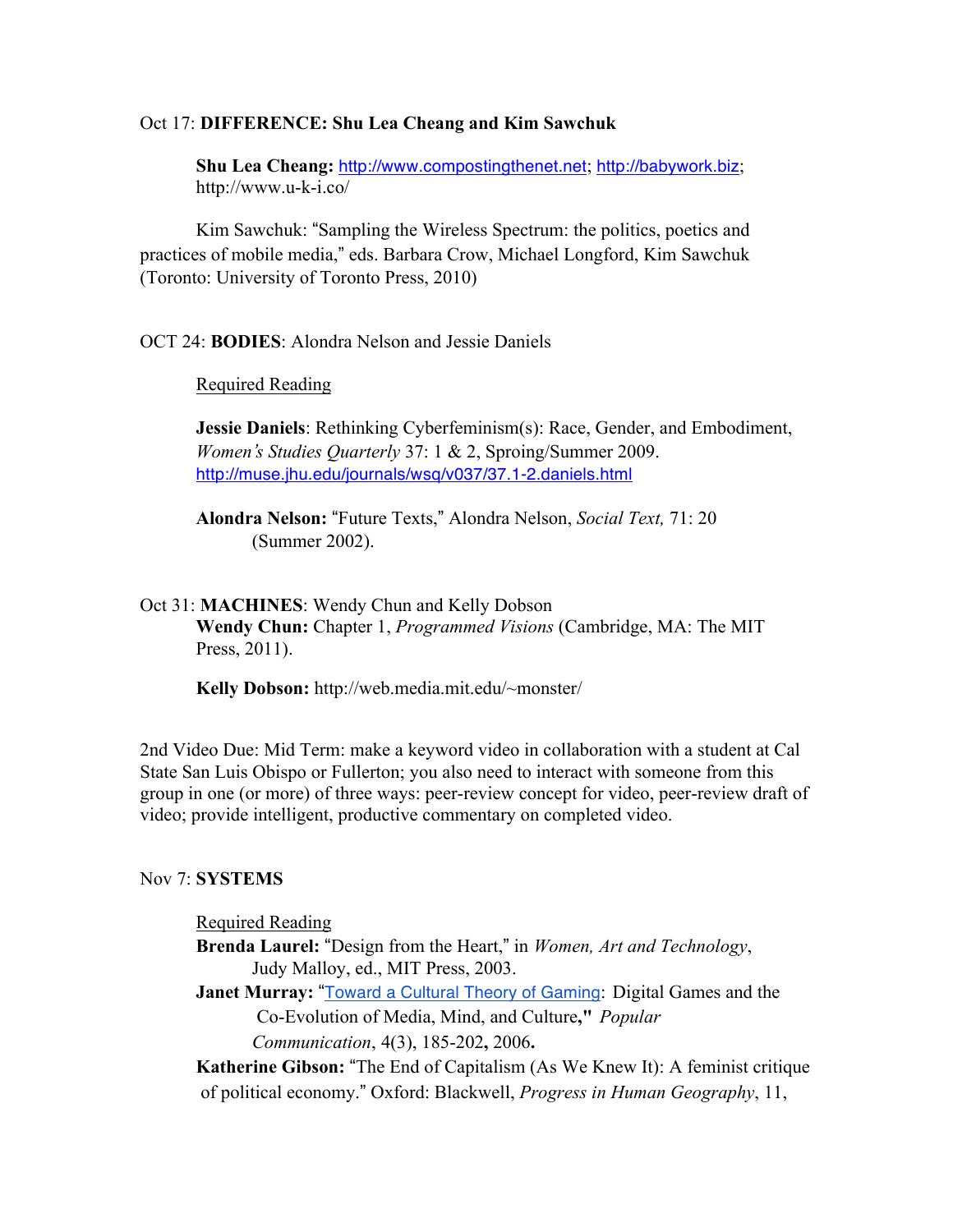2010.

## Nov 14: **PLACE: LiveStream Sharon Irish & Radhika Gajjala (also MCSI 11.15 event!)**

**Sharon Irish:** *Suzanne Lacy: Spaces Between*

**Radhika Gajjala:** "Snapshots from sari trails: cyborgs old and new"

**Mona Hartoum:** http://bombsite.com/issues/63/articles/2130

https://www.youtube.com/watch?v=5JEtC2UU5ak https://www.youtube.com/watch?v=dOvzOBMHc0s

whitecube.com/exhibitions/mona\_hatoum\_bunker\_masons\_yard\_2011/

## Nov 21: **ARCHIVE: Lynn Hershman & Ruby Rich**

#### Required Reading

**Lynn Hershmann:** *!Women Art Revolution: A (Formerly) Secret History* (2011): womenartrevolution.com.

"Introduction," Lynn Hershmann, ed., *Clicking In*, *Hot Links to a Digital Culture*. Seattle: Bay Press, 1996.

**Ruby Rich***:* selections from *New Queer Cinema: The Director*'*s Cut*

## THANKSGIVING

Dec 5: **TRANSFORMATION**: Via Social Book and Virginia Kuhn's Grad Students: http://scalar.usc.edu/anvc/feminist-anti-mooc/instructions, by Lipman and Traester

Required Reading

**Donna Haraway:** "A Cyborg Manifesto: Science, Technology and Socialist-Feminism,"

**Catherine Lord:** "June 2001 (Looking Backward: Confessions of Her Baldness)," in *Summer of Her Baldnes*s, University of Texas Press, 2004.

**Beatriz Da Costa:** Introduction (with Kavita Philip) and "reaching the Limit: When Art Becomes Science," in *Tactical Biopolitics: Art, Activism and Technoscience* (MIT: 2010).

All Wiki Work Due

## Dec 12: **Craft/Gift Exchange!**